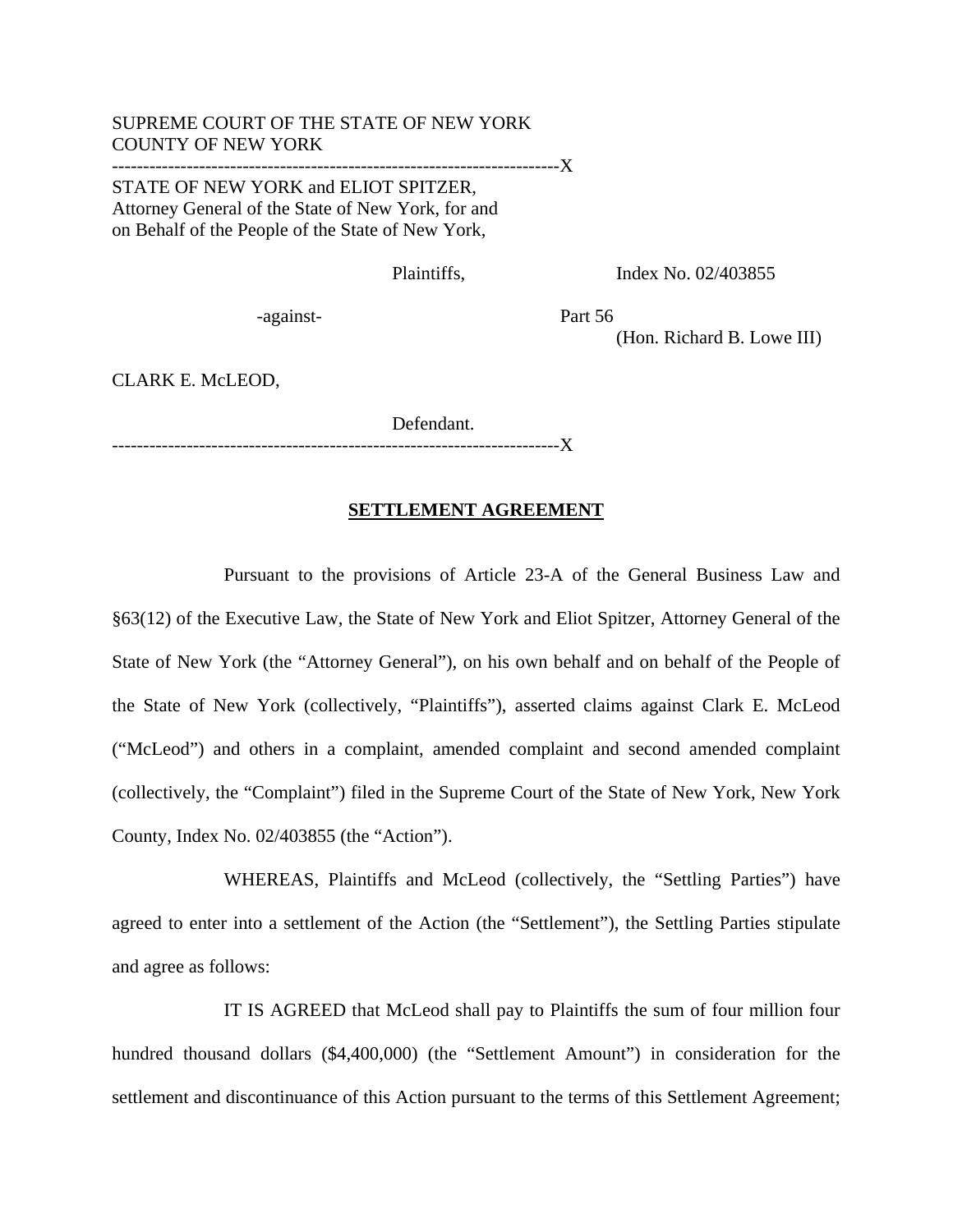IT IS FURTHER AGREED that within 30 business days following delivery to counsel for McLeod of a fully executed copy of this Settlement Agreement (the "Delivery Date"), McLeod will cause the Settlement Amount to be delivered to the Attorney General or his designee; and

IT IS FURTHER AGREED that the Attorney General or his designee shall distribute the Settlement Amount to New York law schools and/or not-for-profit entities, selected exclusively by the Attorney General or his designee, which promote the interests of investors residing in the State of New York; and

IT IS FURTHER AGREED that Plaintiffs release and discharge McLeod (and his heirs, executors, administrations, successors, and assigns) from any and all actions, claims, suits, prosecutions, damages, and demands relating to or concerning the allegations set forth in the Complaint; and

IT IS FURTHER AGREED that the Settlement Amount shall be paid exclusively from McLeod's personal funds and that McLeod shall neither seek nor accept from any person or entity indemnification or contribution, in whole or part, which pays for or otherwise relates to the Settlement Amount, except that nothing in this Paragraph shall prohibit McLeod from seeking indemnification or contribution from any insurer for any legal fees or costs related to the Action; and

IT IS FURTHER AGREED that McLeod will not seek or assert a deduction, offset or loss of any kind relating to his payment of the Settlement Amount in connection with the payment or assessment of any actual or potential tax obligation, except that McLeod shall be permitted to seek and assert deductions arising from investment losses incurred in liquidating

and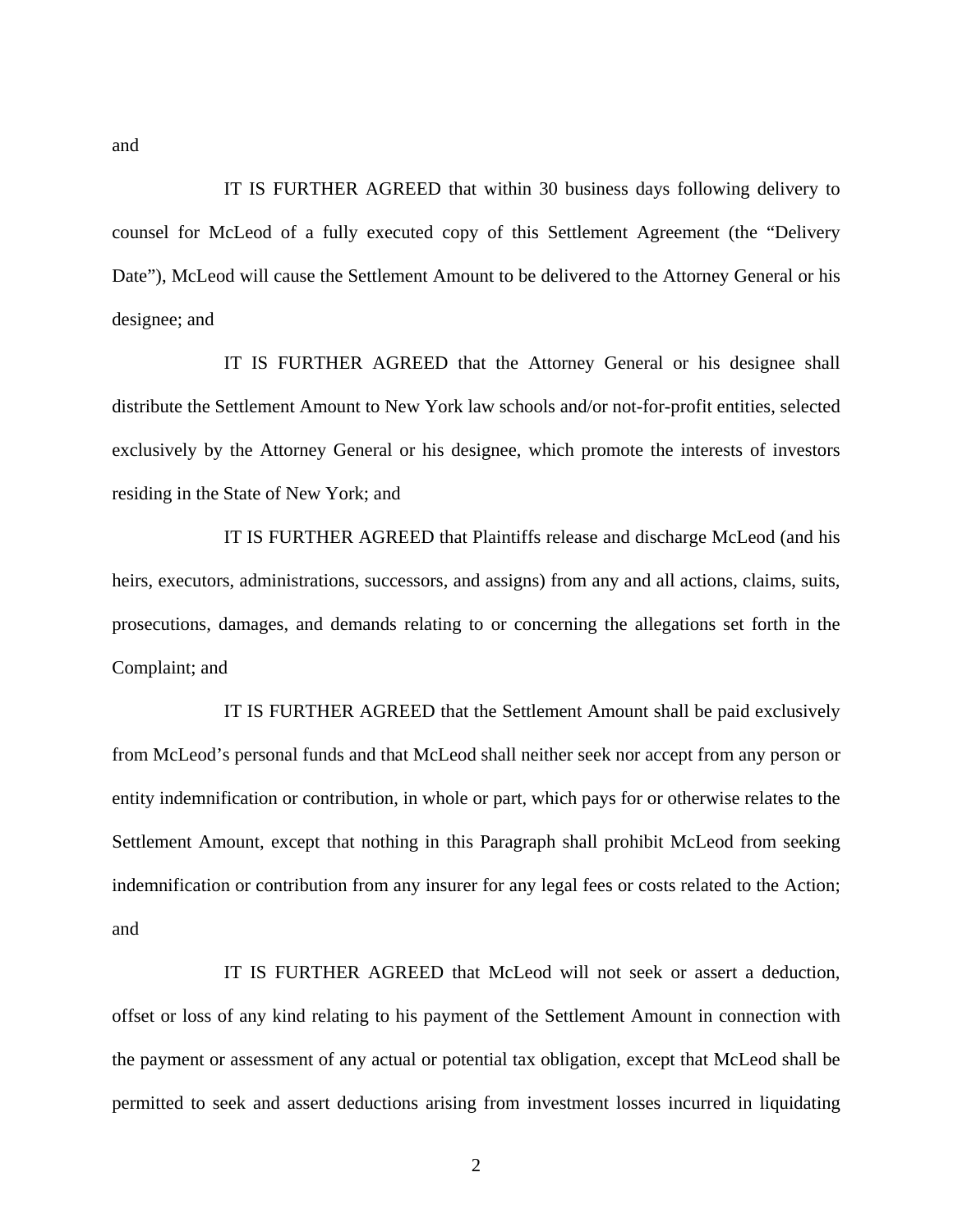investments for the purposes of paying the Settlement Amount; and

IT IS FURTHER AGREED that this Settlement Agreement is intended to be and is a settlement and compromise of a dispute between the Settling Parties, and the Settling Parties do not intend, other than as expressly contemplated herein, that this Settlement Agreement: (i) shall constitute an admission or denial of liability of any kind (other than a liability created by this Settlement Agreement); (ii) be admissible, or have value as precedent, in any other proceeding; or (iii) be construed as containing or making any adjudicated findings of fact; and

IT IS FURTHER AGREED that the Settlement Amount and the other terms of the Settlement were negotiated in good faith by the Settling Parties, and reflect a settlement that was reached voluntarily after full investigation, consultation with experienced legal counsel and arms'-length negotiation; and

IT IS FURTHER AGREED that nothing contained herein shall be construed so as to create any third party rights or private rights of action; and

IT IS FURTHER AGREED that nothing contained herein shall be construed so as to deprive any third party individual or entity of any private right under the law; and

IT IS FURTHER AGREED that this Settlement Agreement shall be construed and interpreted in accordance with the laws of the State of New York; and

IT IS FURTHER AGREED that concurrent with delivery by counsel for Plaintiffs to counsel for McLeod of an executed copy of this Settlement Agreement, counsel for Plaintiffs shall deliver to counsel for McLeod an executed Stipulation of Discontinuance with Prejudice in the form annexed hereto as Exhibit A and that McLeod shall file said Stipulation of Discontinuance with Prejudice with the Clerk of the Court and need not give any further notice thereof to the Plaintiffs; and

3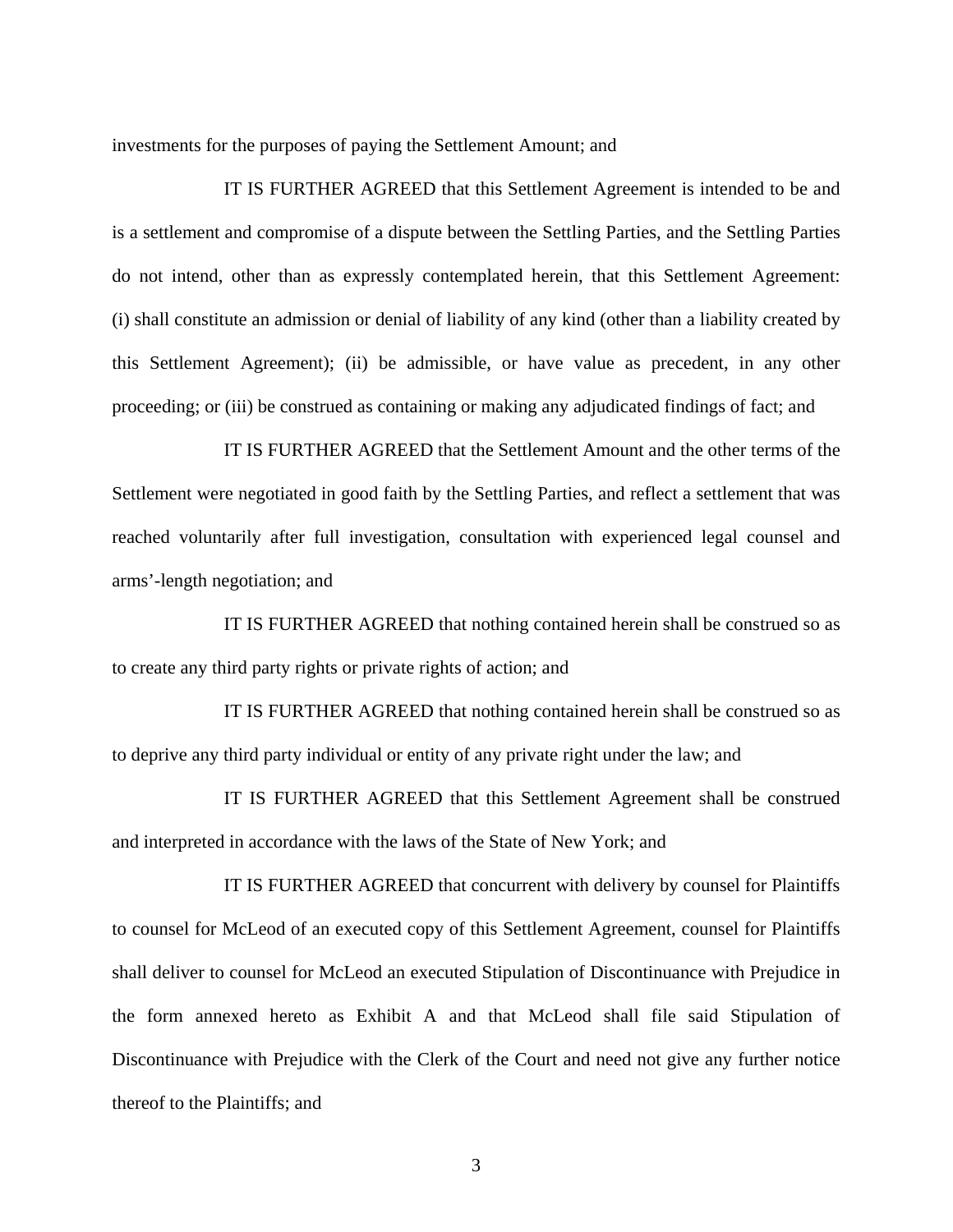IT IS FURTHER AGREED that this Settlement Agreement constitutes the entire agreement between the Settling Parties concerning the subject matter of the Action and supersedes any prior communication, understanding, or agreement, whether written or oral, concerning said subject matter; and

 IT IS FURTHER AGREED that this Settlement Agreement shall not be amended, changed, or modified except by a writing signed by the Settling Parties; and

IT IS FURTHER AGREED that this Settlement Agreement may be executed in one or more counterparts, each of which shall be deemed an original but all of which together shall be deemed to constitute one instrument.

## AGREED TO BY AND BETWEEN,

Dated: July \_\_, 2006 New York, New York

> ELIOT SPITZER, Attorney General of the State of New York, on behalf of Plaintiffs,

By: \_\_\_\_\_\_\_\_\_\_\_\_\_\_\_\_\_\_\_\_\_\_\_\_\_\_\_\_\_\_

 Andrew J. Lorin Assistant Attorney General